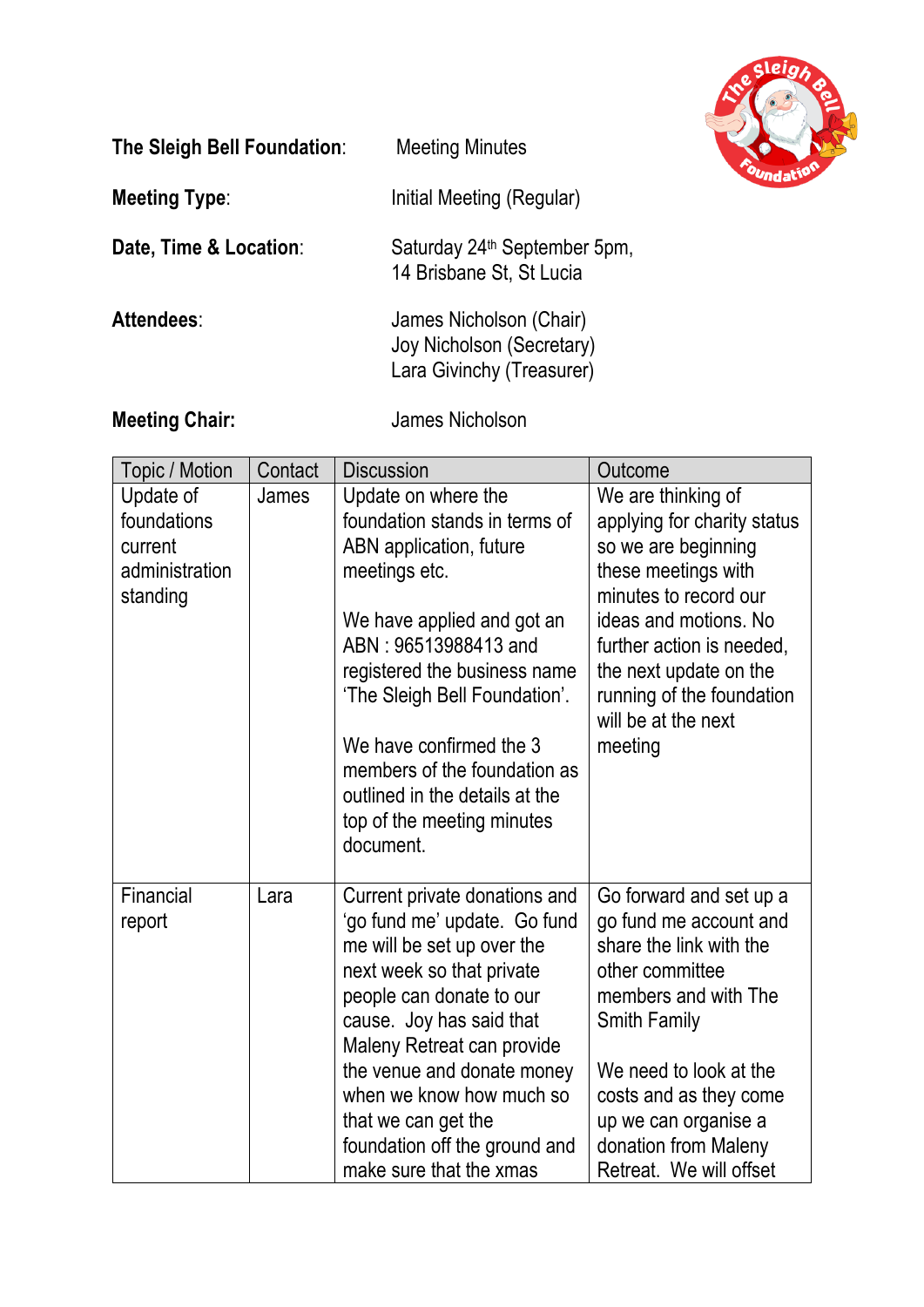|                                          |            | meal event happens. We<br>have an initial budget of<br>\$1500 but will look into how<br>much activities we want to do<br>will cost etc. and therefore<br>this may be revised                             | any donations from<br>Maleny Retreat by trying<br>to get private donations<br>through the go fund me<br>account.                                                                                                                                                                                                                               |
|------------------------------------------|------------|----------------------------------------------------------------------------------------------------------------------------------------------------------------------------------------------------------|------------------------------------------------------------------------------------------------------------------------------------------------------------------------------------------------------------------------------------------------------------------------------------------------------------------------------------------------|
| Website<br>update                        | Joy        | We have set up a website<br>and registered a domain<br>name. The website is<br>through wix.com                                                                                                           | We will have links to the<br>go fund me account and<br>have an about page. We<br>will also have links to<br>Maleny Retreat so people<br>know they sponsor us<br>and so people can find<br>their way to the venue.<br>Other commercial<br>donations we can have<br>the companies linked<br>from our website to thank<br>them for their support. |
| Confirmation<br>of date of<br>xmas event | James      | Confirm that the date of the<br>xmas event will be 11.12.16<br>to be held at Maleny Retreat<br>- The venue has been<br>donated for free.                                                                 | This will be passed onto<br>the Smith Family so they<br>are aware                                                                                                                                                                                                                                                                              |
| Ideas for the<br>xmas event              | <b>ALL</b> | Floor is open for ideas for<br>activities, menu ideas and<br>any other ideas for the<br>successful running of a one<br>day event cantered around an<br>xmas meal                                         | Chris from party bins has<br>offered to donate his<br>services for free and<br>remove all the rubbish<br>from the one day event<br>for free                                                                                                                                                                                                    |
| Motion to<br>apply for<br>charity status | James      | Vote for the motion to<br>investigate and apply for<br>charity status. This will help<br>us with donations as we can<br>get tax concessions so<br>people can write the donation<br>off for tax purposes. | Vote:<br>$For - 3$<br>Against $-0$<br>James will begin<br>investigating the<br>application process and<br>report back at the next<br>meeting                                                                                                                                                                                                   |
| A.O.B                                    | James      | <b>Confirmation that The Smith</b><br>Family will find the families<br>and individuals                                                                                                                   |                                                                                                                                                                                                                                                                                                                                                |